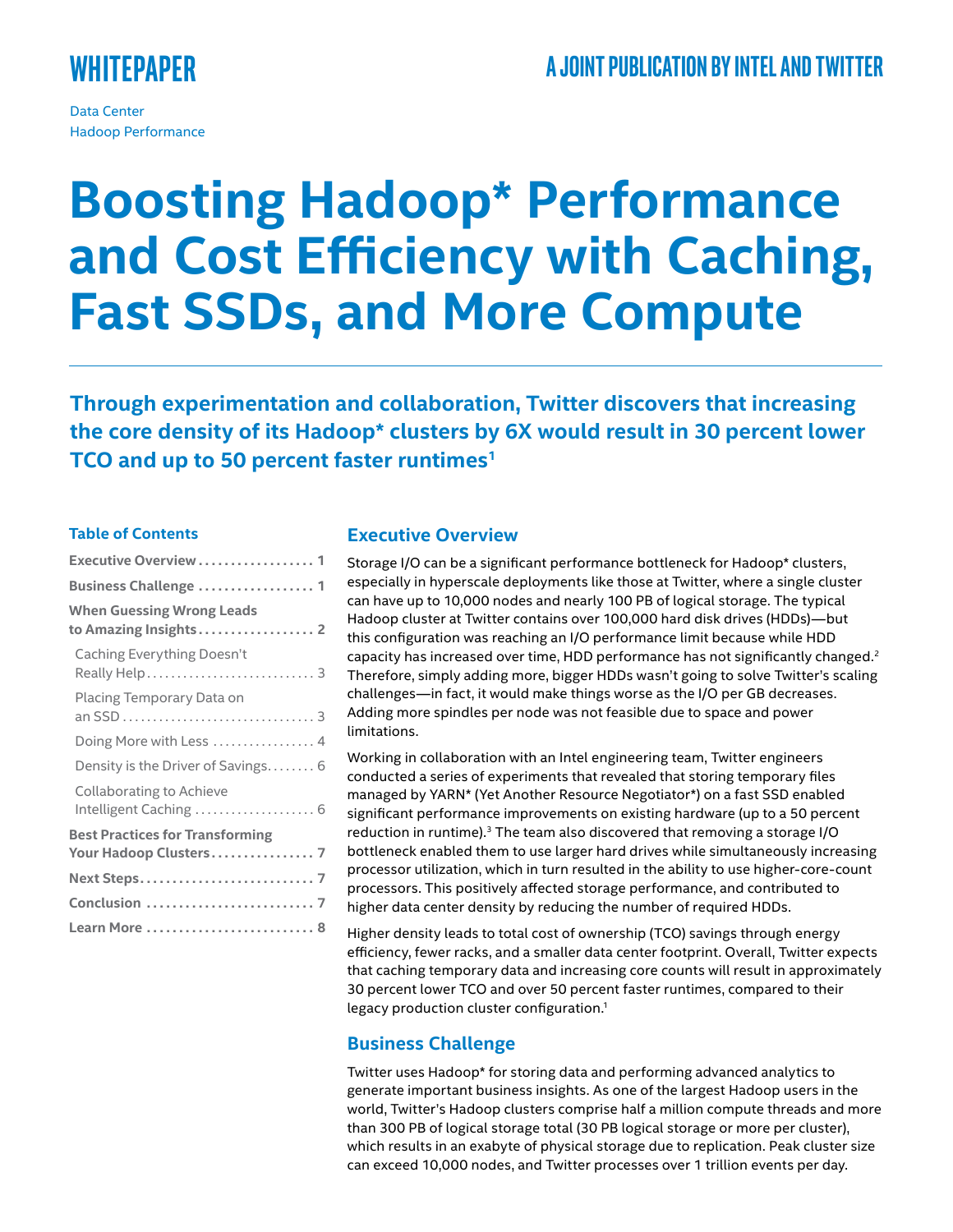#### <span id="page-1-0"></span>**Authors**

#### **Dave Beckett**

Staff Site Reliability Engineer, Twitter, Inc.

# **Matt Singer**

Sr. Staff Hardware Engineer, Twitter, Inc.

# **Milind Damle,**

Sr. Engineering Director, Big Data Solutions and Performance Engineering, Intel Corp.

#### **Rakesh Radhakrishnan**

Sr. Software Engineer, Hadoop HDFS Expert, Hadoop PMC Member, Intel Corp.

#### **Barrie Wheeler**

Sr. Application Engineer, Intel® Cache Acceleration Software Expert, Intel Corp.

#### **Contributors**

#### **Varun Sampat**

Sr. Hardware Engineer, Twitter, Inc.

#### **Mark Schonbach**

Sr. Site Reliability Engineer, Twitter, Inc.

#### **Ali Alavi**

Industry Technical Specialist for Twitter, Cloud Service Providers, Intel Corp.

#### **Mauricio Cuervo**

Sr. Account Executive for Twitter, Project Lead, Cloud Service Providers, Intel Corp.

#### **Juan Fernandez**

NSG Technical Solutions Specialist, Intel Corp.

#### **Uma Gangumalla**

Sr. Software Engineer, Hadoop HDFS Expert, HDFS PCM Member, Intel Corp.

#### **Devaraj Kavali**

Sr. Software Engineer, Hadoop YARN Expert, Intel Corp.

#### **David Leone**

Application Engineering Manager, Attached Platform Storage Software Division Lead, Intel Corp.

#### **Brien Porter**

Sr. Program Manager, Open Source Tech Lead, Intel Corp.

#### **Michal Wysoczanski**

Sr. Software Architect, Intel® Cache Acceleration Software Lead, Intel Corp. Figure 1 shows the data flow in a typical Hadoop cluster at Twitter. The Hadoop Distributed File System\* (HDFS\*) produces approximately one data flow per HDD, while Map-Reduce processing (managed by YARN) results in multiple data flows for the purpose of storing temporary data. Each of these temporary data flows is targeted to a different HDD, overlapping with the HDFS data flows.



#### Figure 1. Typical data flow in a Hadoop\* cluster results in HDFS\* data and temporary data managed by YARN\* contending for the HDDs.

Because of their affordable cost per GB, 7200RPM HDDs are the workhorses of Twitter's Hadoop clusters. And, up until recently, simply adding more spindles as storage needs expanded seemed the best solution. But eventually, the number of HDDs reached critical mass—HDD capacities have increased over time, but their throughput and I/O per second (IOPS) have remained relatively stagnant. As a result, the number of IOPS per GB of storage was limited and constrained potential architectural and hardware choices; having to add more servers to the cluster was driving up costs. The question was, what could be done to boost I/O performance without increasing cost significantly? The Twitter engineers set out to investigate. What they learned dispelled some long-held assumptions.

# **When Guessing Wrong Leads to Amazing Insights**

Firm believers in "you can't improve something if you can't measure it," the Twitter team decided to measure I/O and CPU usage in a test cluster, using a combination of the following:

- A synthetic benchmark (Terasort\*)
- A replay of highly representative production workloads (using Gridmix\*)
- A system profiler (Intel® VTune™ Amplifier Platform Profiler)

Twitter's test cluster used dual-socket Intel® Xeon® E5-2630 processors v4, which provide 10 cores/20 threads per socket.<sup>4</sup> The cluster consisted of 102 nodes spread across six racks with 25 GbE connectivity. In parallel, Intel set up a smaller lab (only nine nodes). The investigative journey wasn't a straight line to success; yet the collaboration and experimentation between the two teams revealed some rather surprising insights into the inner workings of Hadoop I/O (see Figure 2).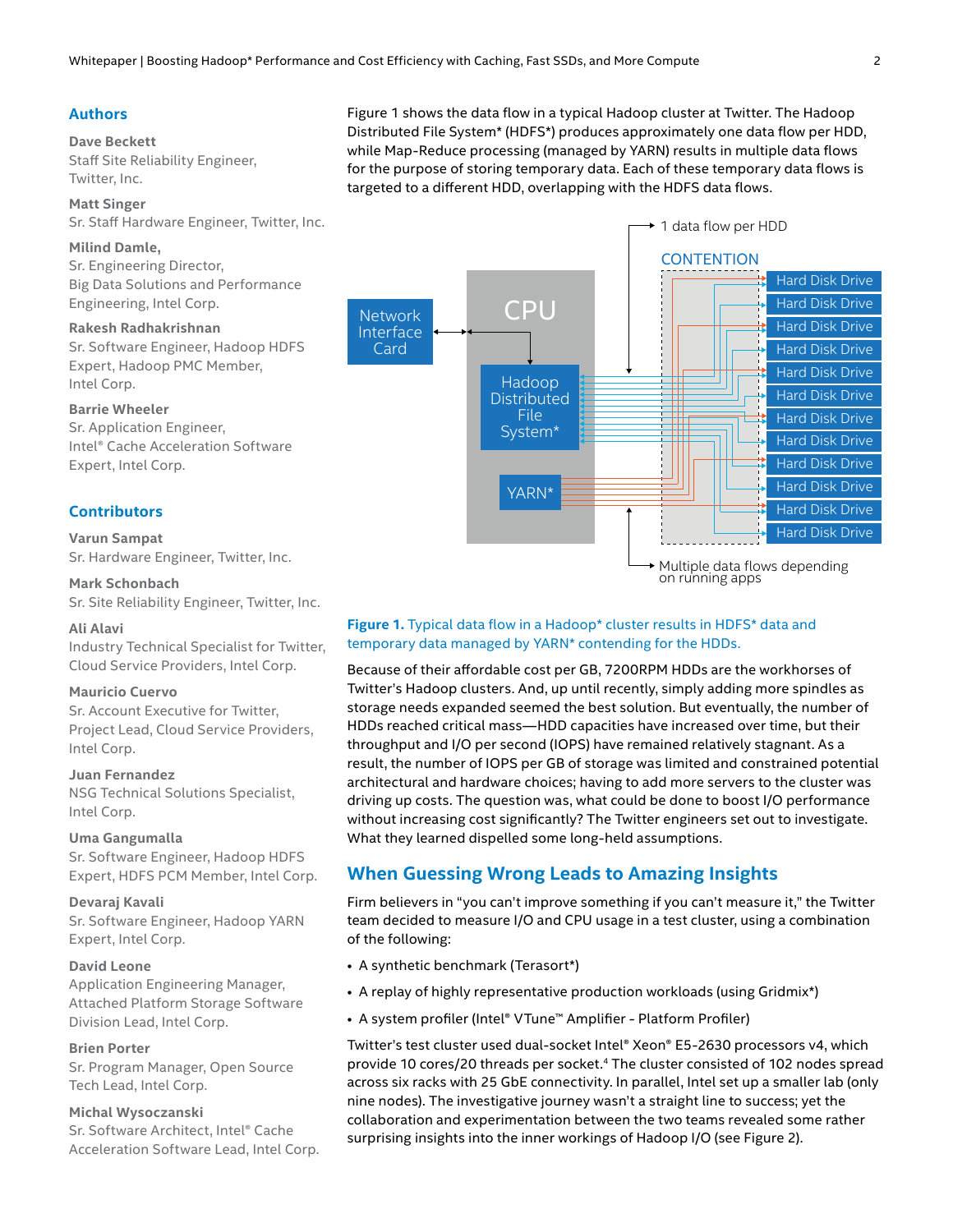<span id="page-2-0"></span>

**Figure 2.** The Twitter team's investigative journey began with one goal, but through a process of experimentation led to unexpected business benefits.

#### **Caching Everything Doesn't Really Help**

At the outset, Twitter engineers assumed that it was the sheer mass of data that was causing the Hadoop slowdown. After discussion with Intel engineers, the Twitter team decided to explore caching the entire disk subsystem, using an Intel® Optane™ Solid State Drive (SSD) and Intel® Cache Acceleration Software (Intel® CAS).

HDFS is designed for large bulk reads and writes of large data files. Twitter typically uses 512 MB block sizes for HDFS, so in most applications it reads or writes 0.5 GB of data at

once. The worker nodes where HDFS runs have 12 drives and each drive reads or writes bulk data for HDFS use. Twitter engineers rely on the aggregate IOPS of all the drives to ensure the aggregate performance remains high. But as disks became large, the IOPS per gigabyte decreased. The first hypothesis was that fast caching might help alleviate this by smoothing out the I/O, even though the read and write sizes were large compared to typical cache drive sizes.

After putting this hypothesis to the test, the Twitter team found that caching didn't help. Why? The performance benefits of caching generally apply to data that needs to be



accessed multiple times. But for Twitter's workloads, the HDFS data is written to disk once and generally not consumed again for quite some time. As a result, not only was there no performance improvement, but tests showed a small degradation of I/O performance (sometimes this effect is called "polluting the cache"). What followed was more discussion and a second hypothesis: what if the temporary data (see the sidebar, "An Introduction to Apache Hadoop\* and YARN\*") was stored on an SSD?

#### **Placing Temporary Data on an SSD**

After discussing the second hypothesis with Intel engineers, the Twitter team decided to explore selectively placing the temporary data contained in the YARN Temp directory (see Figure 3).

**Figure 3.** When using an NVMe\*-based SSD to store temporary data managed by YARN\*, the contention for the HDDs is eliminated.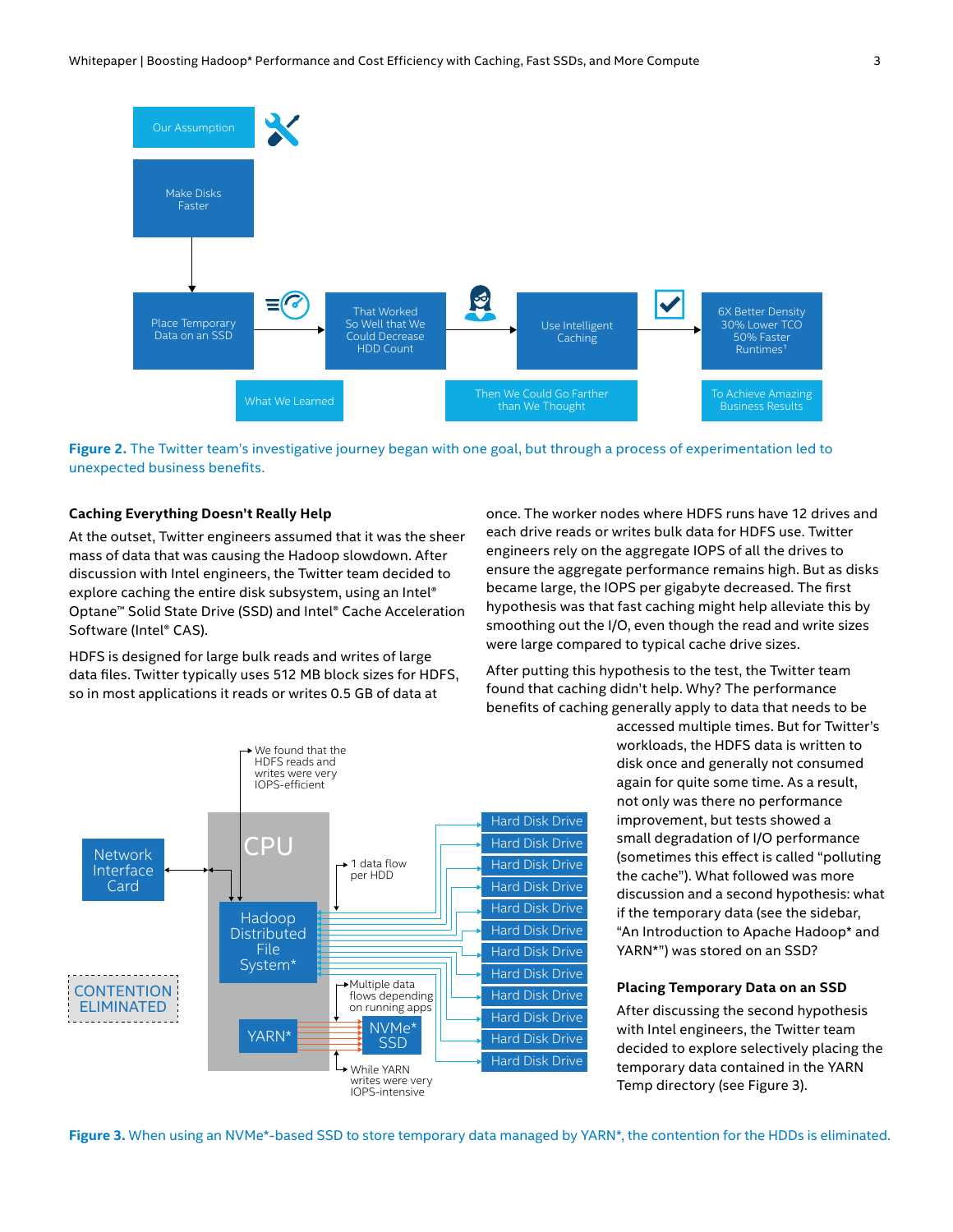<span id="page-3-0"></span>

Figure 4. Storing temporary data on an NVMe<sup>\*</sup>-based SSD resulted in significant reduction in benchmark runtimes.<sup>5</sup>

The results were relatively astounding. It turns out the HDFS data reads and writes were very IOPS-efficient, while the temporary data was much more I/O intensive than originally thought. As shown in Figure 4, simply adding one Intel® Optane™ SSD DC P4800X to each host in the test cluster to store the temporary data resulted in a 27.5 percent runtime reduction for Gridmix, and a 52 percent runtime reduction for Terasort.5

The runtime reductions were possible because MapReduce\* temporary files and the Hadoop Distributed File System\* (HDFS\*) were not contending for the same disk. Therefore, HDD utilization dropped, and Hadoop could serve up data faster. The application profiler revealed that without the SSD, the HDD was moving an average of 37 MB/sec; with the SSD, the average HDD traffic dropped to about 6 MB/second. That is a small fraction of the approximately 200 MB/second rated capability of the HDDs in use at Twitter. During the Gridmix test, the profiler also indicated that CPU utilization increased from an average of 40 percent to an average of 57 percent. That is, the CPU was doing work at 1.4X the original rate, which correlates with the reduced runtimes.

An interesting development was that the Intel lab tests showed a 51.7 percent runtime reduction for Gridmix nearly twice the results obtained in the Twitter lab.<sup>6</sup> When comparing notes, it became clear that Intel's lab configuration of 112 threads using Intel® Xeon® Platinum 8180 processors with eight HDDs was very different than Twitter's 40 threads and 12 HDDs. Intel's lab system had many more threads per HDD (14) compared to Twitter's lab (3.33). By removing the storage bottleneck using an NVMe-based SSD, the I/O tasks

became more compute-bound; therefore, Intel's higher-corecount test cluster could scale more effectively. (See "Doing More with Less" for a detailed discussion of the relationship between core count and I/O performance.)

An important takeaway from Twitter's testing is that it isn't enough just to focus on low-level benchmarks, but rather on application benchmarks. Low-level read and write performance numbers are not a great indicator of performance limits. Real-life workloads are a mixture of read, write and compute, and there are different types of reads and writes. Twitter's Hadoop workload was a mix of reads and writes of 512 MB files and relatively small files. This mixture would be difficult to optimize without splitting the workload.

#### **Doing More with Less**

The significant drop in HDD utilization (almost 84 percent) when the SSD was added led the Twitter team to explore a counter-intuitive idea: Could they reduce the number of HDDs in a node? To answer that question, they retested the cluster using nodes with the baseline twelve (12) HDDs, then with six (6) HDDs, and then with only three (3) HDDs per node. Figure 5 shows the astonishing results: it was possible to reduce the number of HDDs by 75 percent without increasing the Gridmix runtime.7 Without the SSD for storing temporary data, the Gridmix runtime increased significantly as HDDs were removed from the nodes—with only three HDDs and no caching, the benchmark took 231 percent longer to run. But with the SSD, the runtime remained virtually unchanged as HDDs were removed.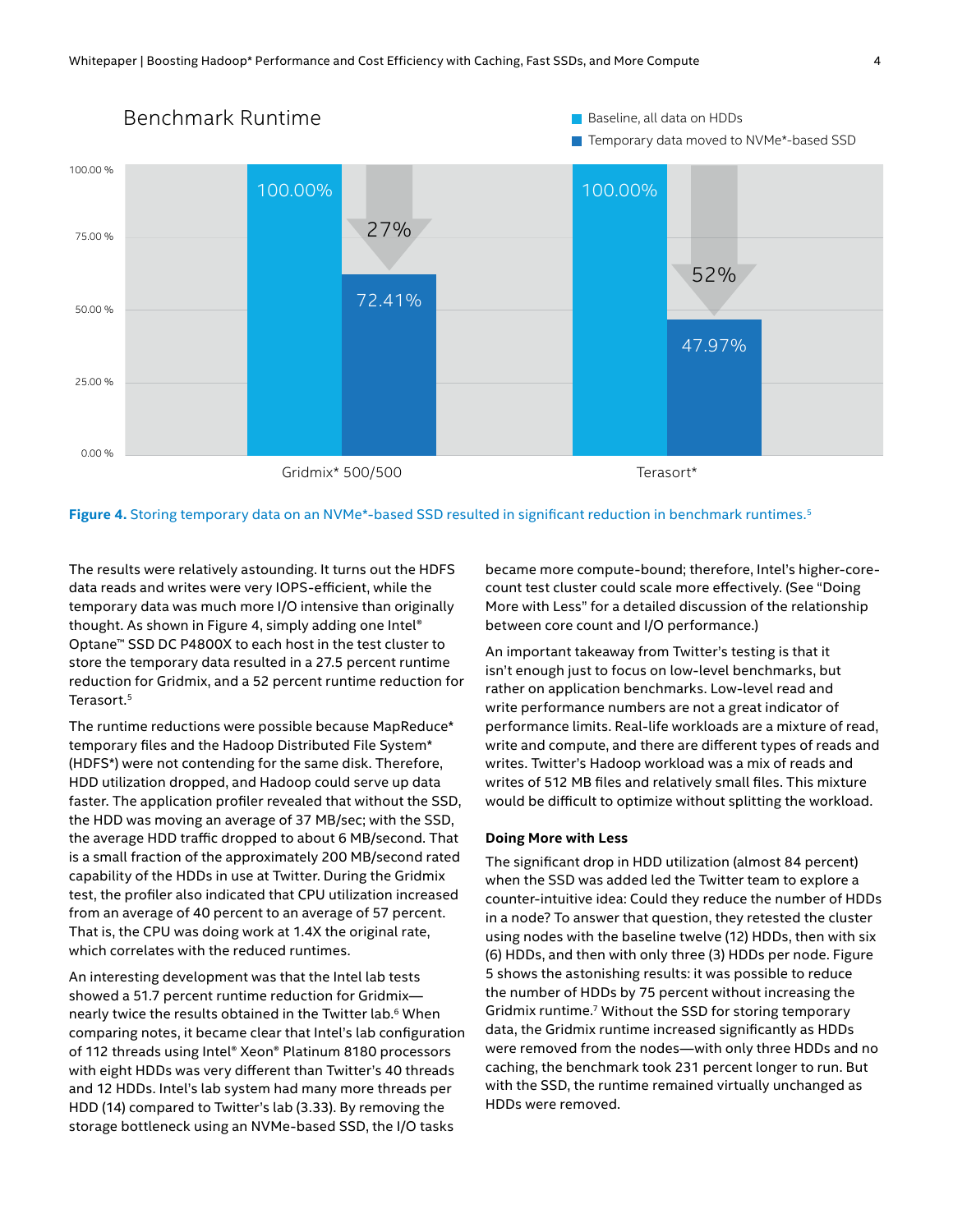

**Figure 5.** Temporary data stored with Intel® Optane™ technology enabled use of fewer HDDs without affecting benchmark runtime.<sup>7</sup>

To further explore the relationship between core count and I/O performance, the Twitter team experimented with various configurations. They used the EMON tool, part of the Intel VTune Amplifier - Platform Profiler, to simulate CPU scaling from a baseline 10-core/20-thread system to a 20-core/40 thread system.8 Some of the results of those tests are shown in Figure 6. With more compute power combined with SSD storing of temporary data, it was possible to reduce the

number of HDDs by 75 percent and reduce runtime by about 40 percent compared to the baseline of 12 HDDs with a lower thread count. In other words, after optimizing the storage subsystem Twitter's storage clusters would actually be CPU-bound, not IOPS-bound. Once the SSD was added for temporary data, huge CPU-driven scaling possibilities were revealed.



**Figure 6.** With extra compute and Intel® Optane™ technology, three-quarters of the HDDs could be removed while reducing benchmark runtime by about 40 percent.8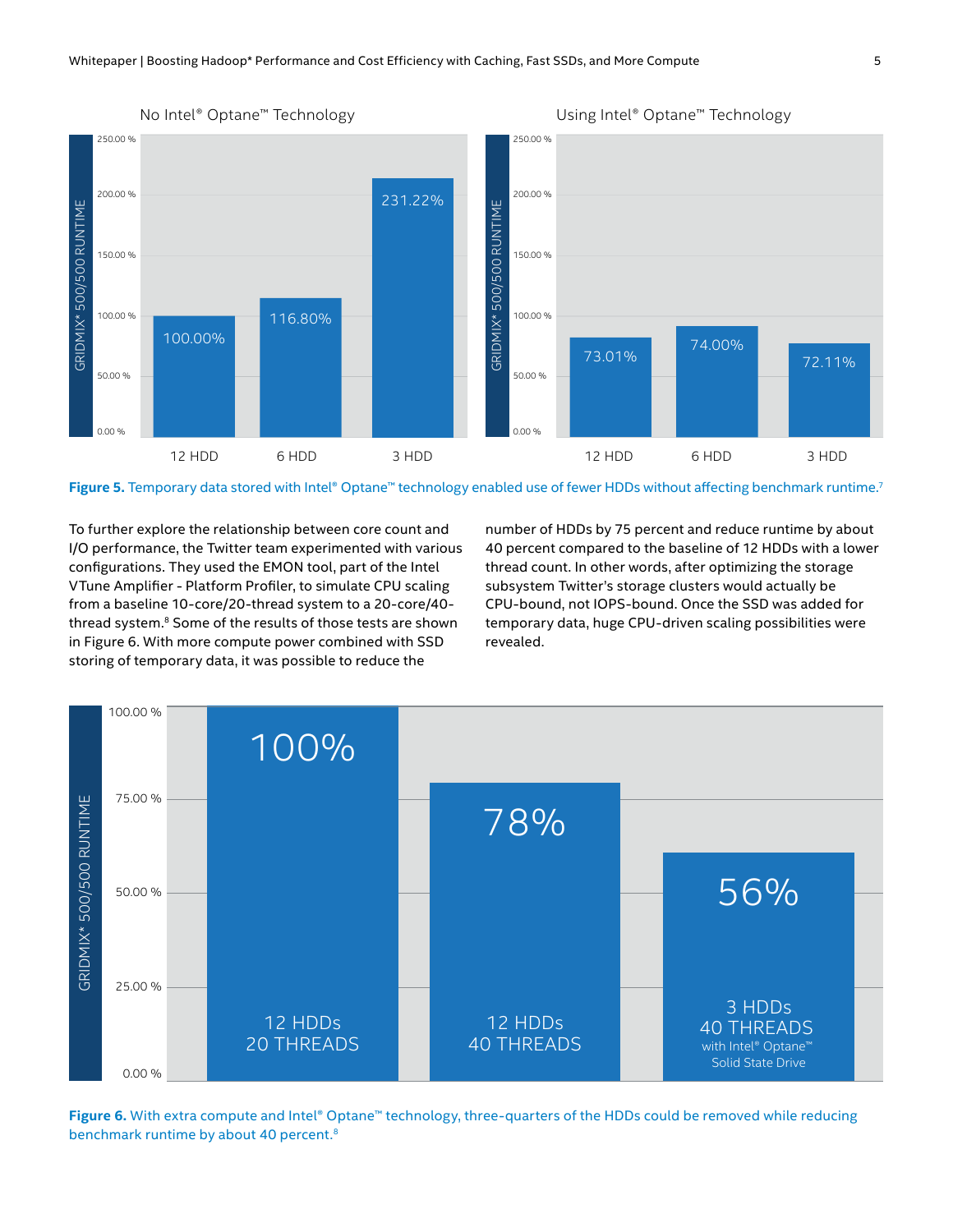<span id="page-5-0"></span>The team thoroughly analyzed the test results data and consulted with Intel Software and Services (SSG) engineers. By extrapolation from all the data, the team determined that a 24-core system, based on the Intel® Xeon® Gold 6262 processor, would be optimal for Twitter's clusters.

It is important to note that the low power consumption of this 2nd Generation Intel® Xeon® Scalable processor was critical to the deployment decision, because it provides a high core count at a great thermal design power (TDP).

#### **Density Is the Driver of Savings**

The business benefits of intelligent fast SSD caching of temporary data, combined with increased CPU power, were even more than the Twitter team imagined at first. Looking at early results, they thought maybe to double or maybe even triple the cluster density. But with the planned configuration (see Table 1), they actually expect to achieve 6X more compute density compared to the legacy cluster configuration.

Densification leads to savings through fewer HDDs and fewer servers (CapEx avoidance) as well as through reduced drive maintenance and power and cooling costs (OpEx savings) and a smaller data center footprint. For example, with the planned configuration, Twitter's clusters will go from over 100,000 HDDs to only 20,000 HDDs. That means far fewer fans, power supplies, and other moving parts that can—and do—fail. Additionally, Twitter expects that the reduction in HDD count will translate directly to lower operation burden due to HDD failures.

After the evaluation, Twitter looked into other aspects of the configuration and future needs, to arrive at a planned configuration decision. After determining the appropriate CPU scaling, and anticipating more compute-heavy workloads with consequently more YARN temporary space requirements, Twitter determined the following using telemetry data:

- The thread density needed to be increased.
- Consequently, the space for temporary data needed to be increased.
- The caching SSD needed to be at least 6.4 TB per node (95th percentile of maximum amount of data seen).9
- The number of HDDs should not be reduced by the maximum indicated by test results, to allow for IOPS and bandwidth headroom.

The Twitter team is planning to deploy five racks equipped with Intel Xeon Gold processors 6262V to fully validate the new hardware on a production load. Overall, Twitter expects to achieve a 30 percent TCO reduction with the new planned configuration.

#### **Table 1.** Planned Configuration for Densification and Performance Improvement

|                                                                          | <b>Legacy</b><br><b>Configuration</b>                                                       | <b>Planned</b><br><b>Configuration</b>                                    |
|--------------------------------------------------------------------------|---------------------------------------------------------------------------------------------|---------------------------------------------------------------------------|
| Processor                                                                | Intel <sup>®</sup> Xeon <sup>®</sup><br>E3-1230 processor<br>v6 (single socket,<br>4 cores) | Intel® Xeon® Gold<br>6262V processor<br>(single socket,<br>24 cores)      |
| <b>Memory</b>                                                            | 32 to 64 GB                                                                                 | 192 GB                                                                    |
| <b>Hard Disk</b><br><b>Drive</b><br>(HDD)                                | 12x 1 or 2 TB HDDs                                                                          | 8x 6 TB HDDs                                                              |
| <b>Boot Disk</b>                                                         | Intel® S4500 240 GB                                                                         | Intel® S4510 240 GB                                                       |
| <b>Caching</b><br><b>SSD</b><br>(YARN*<br>storage,<br>temporary<br>data) | N/A                                                                                         | 1x Intel® SSD DC<br>P4610 6.4 TB<br>(High-Performance<br>NVMe*-based SSD) |
| Compute                                                                  | 1X                                                                                          | 6X                                                                        |
| <b>Storage</b>                                                           | 1X                                                                                          | 3X to 6X per node                                                         |
| Rack<br><b>Reduction</b><br><b>Factor</b>                                | 1X                                                                                          | 4X                                                                        |
| Compute<br><b>Scaling</b>                                                | 1X                                                                                          | 6X                                                                        |
| <b>Caching</b><br><b>Software</b>                                        | N/A                                                                                         | Intel <sup>®</sup> Cache<br>Acceleration<br>Software (Intel®<br>CAS)      |
| <b>Network</b>                                                           | 1 GB to 10 GB                                                                               | 25 GB                                                                     |

#### **Collaborating to Achieve Intelligent Caching**

In Twitter's initial tests with the NVMe-based SSD, the temporary data was sent directly to the SSD (with no caching), because the original analysis of their workload indicated that all of the temporary data would fit on a 6.4 TB SSD. But after more research, the Twitter engineers discovered that with the continuous growth of data flowing through Twitter's clusters, analytics workloads are expected to grow as well. As a result, the temporary data would grow to far exceed 6.4 TB (up to 12 TB or more). So, the Twitter team collaborated with Intel CAS engineers to explore an existing capability within Intel CAS to smoothly flush data to another drive when a cache device becomes full. This prevents any cases where the dedicated YARN NVMe-based SSD runs out of space, which would cause job failures.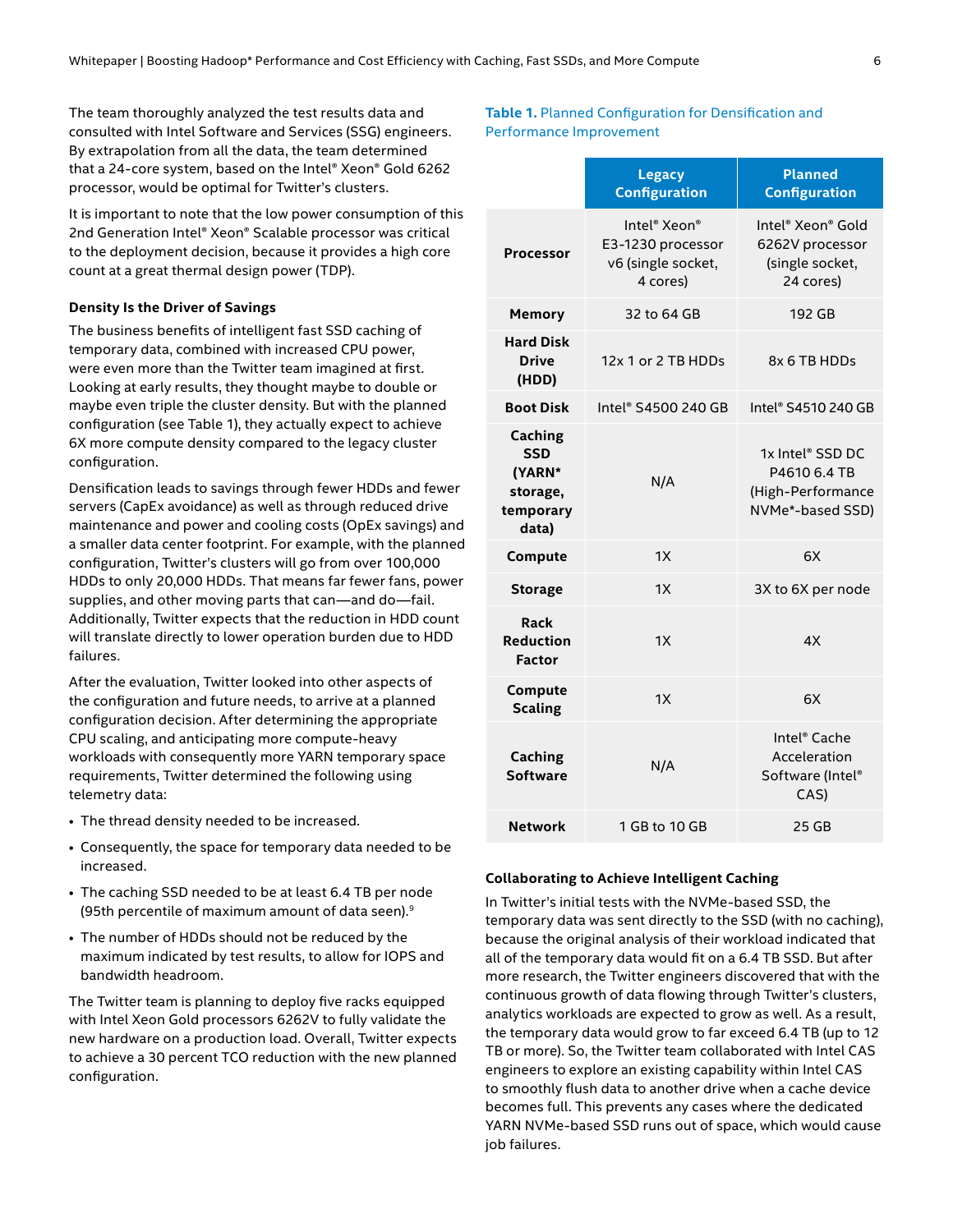<span id="page-6-0"></span>The temporary data managed by YARN is typically processed into Hadoop-configured directories, so the Twitter team requested that Intel CAS support directory-specific caching. The Intel team modified Intel CAS and performed intensive performance testing to successfully meet the request. This feature ensures that all temporary data can be isolated by directory and moved to the cache device. In this way, the temporary data receives the full benefit of caching, plus takes advantage of the capability of Intel CAS to protect data when the cache device becomes full, at which time the temporary data spills to an HDD. Most jobs produce a small amount of temporary data and can rely solely on the capacity of the SSD, but large jobs that spill over still get the maximum benefit of caching. The maximum size of the temporary data is thus not limited by the size of the cache SSD. However, to maximize performance, the drive needs to be larger than the temporary data most of the time.

# **An Introduction to Apache Hadoop\* and YARN\***

The Apache Hadoop\* software system is a framework that allows for the distributed processing of large data sets across clusters of computers using simple programming models. It is designed to scale up from single servers to thousands of machines, each offering local computation and storage. The system is designed to detect and handle failures at the application layer, to deliver a highly-available service on top of a cluster of computers, each of which may be prone to failures. YARN\* is the resource manager and job scheduler for Apache Hadoop\*. Essentially, you can think of YARN as an abstraction of resource management in Hadoop V1, allowing the use of different compute frameworks beyond MapReduce\*, such as Spark\*.

In a cluster architecture, YARN is a software layer that resides between the Hadoop Distributed File System\* (HDFS\*) and the processing engines that run applications. Applications using frameworks on top of YARN (such as MapReduce) create temporary files, such as map outputs, when running jobs. The applications write this temporary data to disks as jobs run, and then clear the temporary data as jobs complete. Generally speaking, each temporary data file is fairly small. The combination of small file sizes and repeated access makes this temporary data a natural fit for caching to a separate drive (rather than writing it to the main hard disk drives (HDDs) being used by HDFS). In addition, caching reduces contention for the HDDs.

# **Best Practices for Transforming Your Hadoop Clusters**

A few things the Twitter team learned along the way:

- Be prepared to challenge long-held assumptions; this frees you up to make unexpected discoveries. For example, the Twitter team never anticipated that there was a way to remove 75 percent of the HDDs from the system without harming performance.
- Use a well-defined process for efficient experimentation: measure, experiment, learn, and repeat.
- For measuring, an advanced profiler with good visualization tools makes it easy to see what is really happening in both test and production clusters.
- Be sure to measure more than just low-level read and write performance. It is important to understand your particular workload—which may be quite different than Twitter's. In particular, develop an understanding of what types of reads and writes are occurring. That will guide your optimization efforts.
- Collaborate with other experts who can give you new ideas. For example, the Intel team shared their test results, helped explain why certain things happened and helped Twitter meet or exceed their scaling and energy-efficiency goals when planning the new cluster configuration.

# **Next Steps**

Experimentation is never really done; you can always learn more and improve. Going forward, the Twitter team intends to conduct additional experiments to explore the following:

- Optimal cache capacity on NVMe-based SSDs
- SSD endurance needs
- Optimal balance of HDDs, threads and NVMe\*-based SSDs

#### **Conclusion**

Figure 7 consolidates the Twitter team's key learnings. After moving the temporary data from MapReduce processes to a fast SSD, it became clear that fewer HDDs were required. And, more compute threads per disk can further enhance performance. The entire discovery process was the result of fruitful collaboration between Twitter and Intel engineers, seeking a solution that solved Twitter's challenges. For example, the Intel CAS directory-specific caching capability was a direct result of this collaboration. Twitter and Intel will continue to work together, sharing learnings and further optimizing Twitter's Hadoop clusters.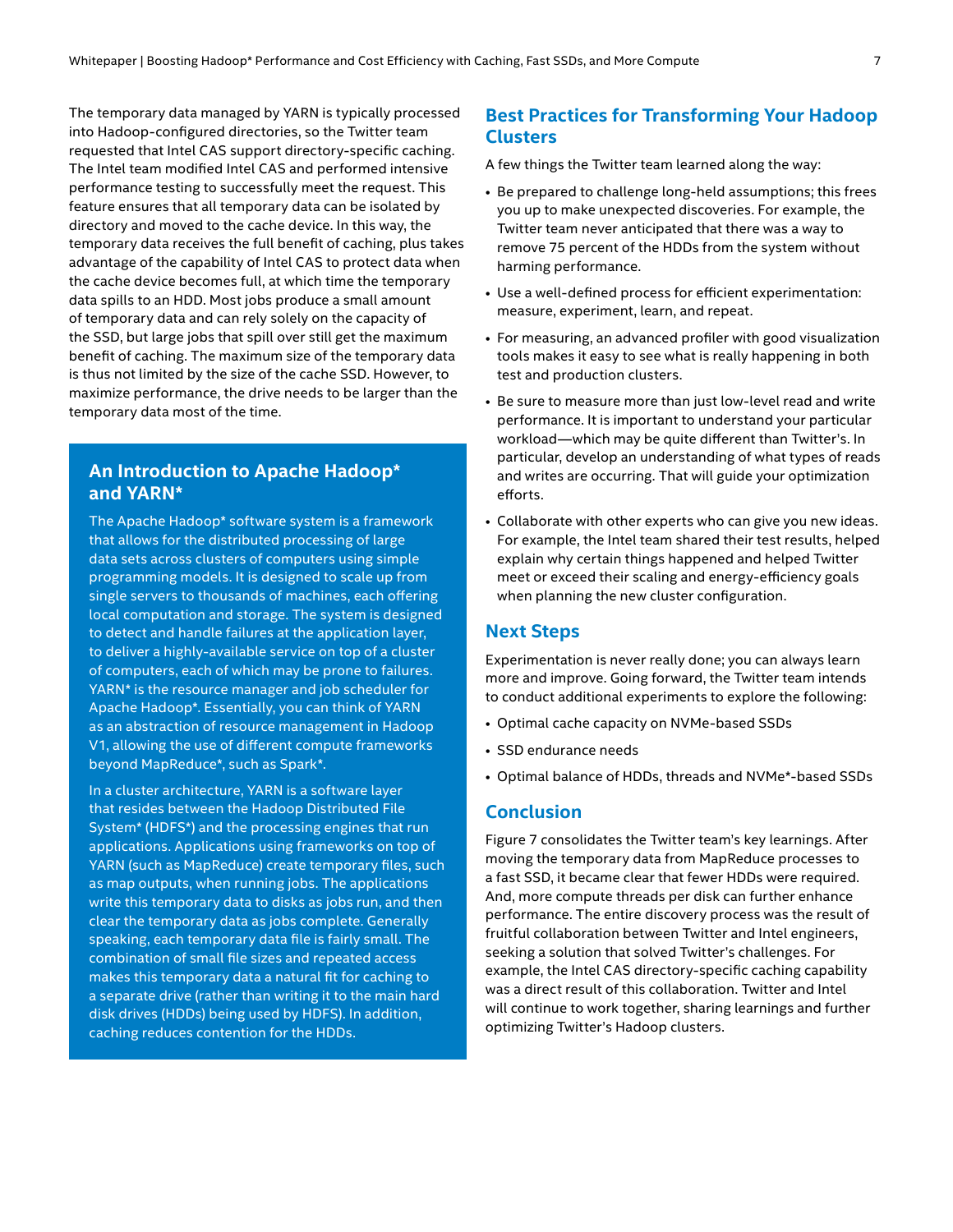<span id="page-7-0"></span>

Figure 7. Key learnings from Twitter's Hadoop\* cluster optimization efforts.

## **Learn More**

You may find the following resources useful:

- [Intel® Resources for Cloud Service Providers](https://www.intel.com/content/www/us/en/cloud-computing/cloud-service-provider-resources.html)
- [Intel® SSD DC D7 Series](https://www.intel.com/content/www/us/en/products/memory-storage/solid-state-drives/data-center-ssds/d7-series.html)
- [Intel® Optane™ SSD DC P4800X Series](https://www.intel.com/content/www/us/en/products/memory-storage/solid-state-drives/data-center-ssds/optane-dc-p4800x-series.html)
- [Intel® Cache Acceleration Software \(Intel® CAS\)](https://www.intel.com/content/www/us/en/software/intel-cache-acceleration-software-performance.html)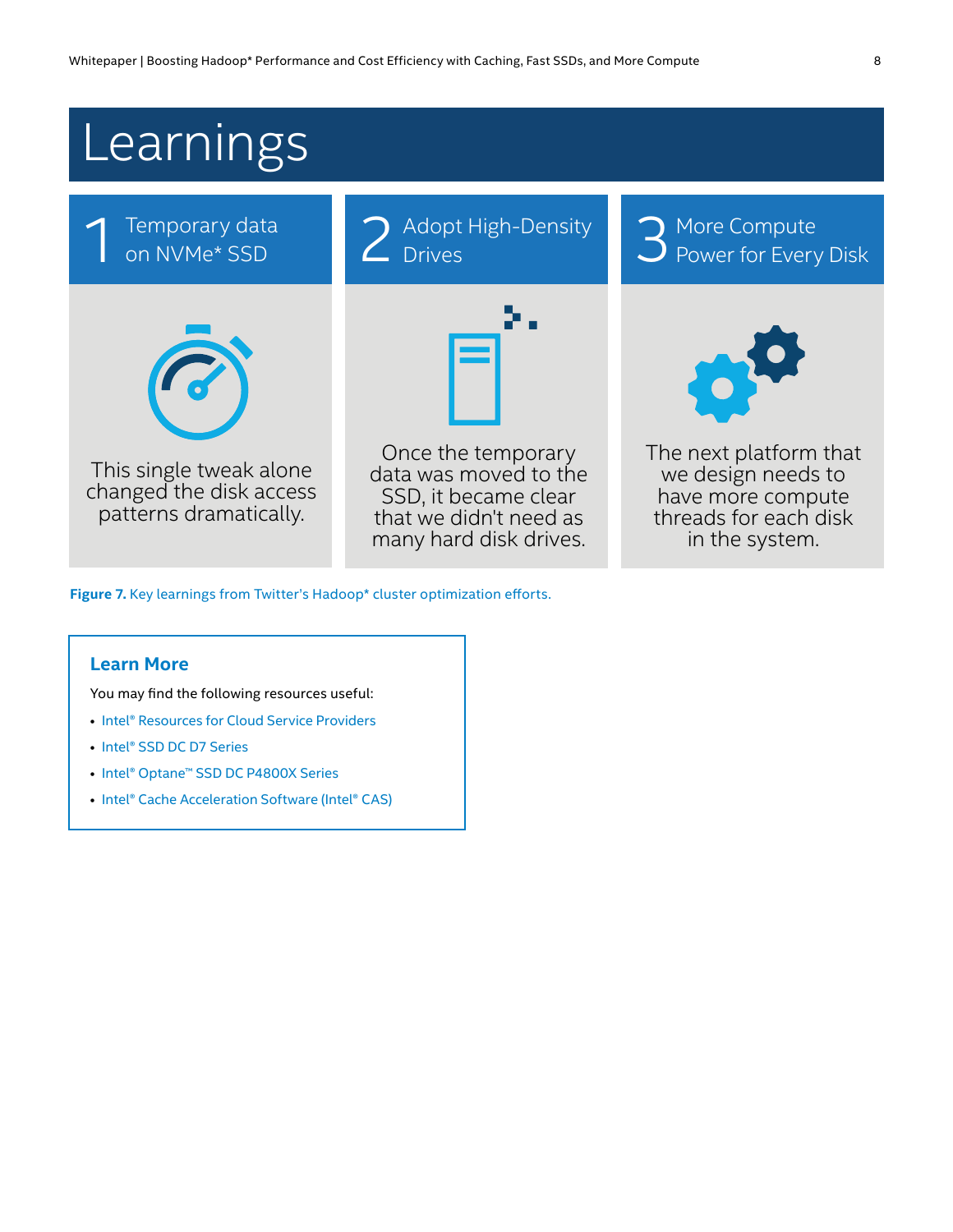<sup>1</sup> Baseline: Single-socket Intel® Xeon® processor E3-1230 v6 (4 cores); 32 to 64 GB RAM; 1x 1 TB or 2 TB HDDs; Intel® S4500 240 GB boot disk; 1 GbE to 10 GbE Ethernet; no caching.

Test: Single-socket Intel Xeon Gold 6262 processor (24 cores); 192 GB RAM; Intel S4500 240 GB boot disk; 8x 6 TB HDDs; 1x Intel® SSD DC P4610 6.4TB; 25 GbE Ethernet; caching using Intel® Cache Acceleration Software.

OS: Twitter CentOS\* 6 Derivative, Kernel Version 2.6.74-t1.el6.x86\_64 (based on upstream 4.14.12 Kernel) , BIOS Version: D3WWM11, Microcode Version: 0xb000021

- <sup>2</sup> Backblaze, September 2018, "Hard Disk Drive (HDD) vs Solid State Drive (SSD): What's the Diff?" https://www.backblaze.com/blog/hddversus-ssd-whats-the-diff/
- <sup>3</sup> Baseline: Dual-socket Intel® Xeon® E5-2630 v4 @ 2.2 GHz (10 cores/20 threads per socket); 128 GB RAM; 12x 6 TB 7200 RPM SATA HDD; 1x SATA SSD boot disk; 25 GbE Ethernet; 102 nodes spread across 6 racks. Workload: Gridmix\* and Terasort\*. Gridmix Score: 3309 seconds; Terasort Score: 5504 seconds

Test: Dual-socket Intel® Xeon® E5-2630 v4 @ 2.2 GHz (10 cores/20 threads per socket); 128 GB RAM; 12x 6 TB 7200 RPM SATA HDD; 1x SATA SSD boot disk; 1x 750 GB Intel® Optane™ DC P4800X NVMe\*-based SSD; 25 GbE Ethernet; 102 nodes spread across 6 racks. Workload: Gridmix and Terasort. Gridmix Score: 2396 seconds; Terasort Score: 2640 seconds

OS: Twitter CentOS\* 6 Derivative, Kernel Version 2.6.74-t1.el6.x86\_64 (based on upstream 4.14.12 Kernel) , BIOS Version: D3WWM11, Microcode Version: 0xb000021

<sup>4</sup> Note that the test cluster used a higher core count than Twitter's production Hadoop\* clusters, which provided only 4 cores/8 threads per HDD.

<sup>5</sup> Baseline: Dual-socket Intel® Xeon® E5-2630 v4 @ 2.2 GHz (10 cores/20 threads per socket); 128 GB RAM; 12x 6 TB 7200 RPM SATA HDD; 1x SATA SSD boot disk; 25 GbE Ethernet; 102 nodes spread across 6 racks. Workload: Gridmix\* and Terasort\*. Gridmix Score: 3309 seconds; Terasort Score: 5504 seconds

Test: Dual-socket Intel Xeon E5-2630 v4 @ 2.2 GHz (10 cores/20 threads per socket); 128 GB RAM; 12x 6 TB 7200 RPM SATA HDD; 1x SATA SSD boot disk; 1x 750 GB Intel® Optane™ DC P4800X NVMe\*-based SSD; 25 GbE Ethernet; 102 nodes spread across 6 racks. Workload: Gridmix and Terasort. Gridmix Score: 2396 seconds; Terasort Score: 2640 seconds

OS: Twitter CentOS\* 6 Derivative, Kernel Version 2.6.74-t1.el6.x86\_64 (based on upstream 4.14.12 Kernel) , BIOS Version: D3WWM11, Microcode Version: 0xb000021

<sup>6</sup> Testing by Intel.

Baseline: 1x Name Node (2x Intel® Xeon® E5-2699 v4 @2.20 GHz, 128GB DDR4-2666 ECC, Intel® SSD DC S4600 for boot drive 240 GB, 2x Intel® Ethernet Controller 10-Gigabit X540-AT2 rev 01); 9x Data Node (2x Intel Xeon Platinum 8180 Processor @ 2.5 GHz, 128 GB DDR4- 2666 ECC, Intel SSD DC S4600 for boot drive 240 GB, 4x Intel® Ethernet Controller X710/X557-AT 10GBASE-T rev 02, 8x HDD Seagate 7200RPM SATA ST4000NM0085. Gridmix\* Score: 5592 seconds

Test: 1x Name Node (2x Intel® Xeon® E5-2699 v4 @2.20 GHz, 128GB DDR4-2666 ECC, Intel® SSD DC S4600 for boot drive 240 GB, 2x Intel® Ethernet Controller 10-Gigabit X540-AT2 rev 01); 9x Data Node (2x Intel Xeon Platinum 8180 Processor @ 2.5 GHz, 128 GB DDR4-2666 ECC, Intel SSD DC S4600 for boot drive 240 GB, 4x Intel® Ethernet Controller X710/X557-AT 10GBASE-T rev 02, 8x HDD Seagate 7200RPM SATA ST4000NM0085, 1x NVMe\*-based Intel® P4600 1.6 TB SSD and 1x NVMe-based Intel(r) Optane(tm) P4800X 750 GB SSD for temporary data). Gridmix Score: 2702 seconds

Software: OS: Twitter CentOS\* 6 Derivative, Kernel Version 2.6.74-t1.el6.x86\_64 (based on 4.14.12 Kernel), Application: Apache Hadoop\* 2.9 Replication Factor 3, Network Interface Bonding: 2x10 Gbps interfaces bonded 20 Gbps Mode 4 LACP, Intel® Cache Acceleration Software v3.9 (YARN\* directories and metadata cached), Supermicro\* X11DPU BIOS Rev:2.0a, Microcode version: 0x200003a

- $^7$  Baseline: Dual-socket Intel® Xeon® E5-2630 v4 @ 2.2 GHz (10 cores/20 threads per socket); 128 GB RAM; 12x, 6x and 3x 6 TB 7200 RPM SATA HDD; 1x SATA SSD boot disk; 25 GbE Ethernet; 102 nodes spread across 6 racks. Workload: Gridmix\*. Gridmix Score (12 HDDs): 3309 seconds, Gridmix Score (6 HDDs): 3865 seconds, Gridmix Score (3 HDDs): 7651 seconds
- Test: Dual-socket Intel Xeon E5-2630 v4 @ 2.2 GHz (10 cores/20 threads per socket); 128 GB RAM; 12x, 6x and 3x 6 TB 7200 RPM SATA HDD; 1x SATA SSD boot disk; 1x 750 GB Intel® Optane™ DC P4800X NVMe\*-based SSD; 25 GbE Ethernet; 102 nodes spread across 6 racks. Workload: Gridmix\*. Gridmix Score (12 HDDs): 2416 seconds, Gridmix Score (6 HDDs): 2448.5 seconds, Gridmix Score (3 HDDs): 2386 seconds

OS: Twitter CentOS\* 6 Derivative, Kernel Version 2.6.74-t1.el6.x86\_64 (based on upstream 4.14.12 Kernel) , BIOS Version: D3WWM11, Microcode Version: 0xb000021

8 Baseline (12 HDDs, 20 threads): Dual-socket Intel® Xeon® E5-2630 v4 @ 2.2 GHz (10 cores/20 threads per socket, but with half the cores turned off), 128 GB RAM, 12x 6 TB 7200 RPM SATA HDD, 1x SATA SSD boot disk, 25 GbE Ethernet; 102 nodes spread across 6 racks. Workload: Gridmix\*. Gridmix Score: 4227 seconds

Test (12 HDDs, 40 threads): Dual-socket Intel Xeon E5-2630 v4 @ 2.2 GHz (10 cores/20 threads per socket, all cores active), 128 GB RAM, 12x 6 TB 7200 RPM SATA HDD, 1x SATA SSD boot disk, 25 GbE Ethernet; 102 nodes spread across 6 racks. Workload: Gridmix\*. Gridmix Score: 3309 seconds

Test (3 HDDs, 40 threads with NVMe\*-based caching): Dual-socket Intel Xeon E5-2630 v4 @ 2.2 GHz (10 cores/20 threads per socket, all cores active), 128 GB RAM, 3x 6 TB 7200 RPM SATA HDD, 1x SATA SSD boot disk, 1x 750 GB Intel® Optane™ DC P4800X NVMe\*-based SSD, 25 GbE Ethernet; 102 nodes spread across 6 racks. Workload: Gridmix\*. Gridmix Score: 2386 seconds

OS: Twitter CentOS\* 6 Derivative, Kernel Version 2.6.74-t1.el6.x86\_64 (based on upstream 4.14.12 Kernel) , BIOS Version: D3WWM11, Microcode Version: 0xb000021

9 6.4 TB is far larger than the biggest available Intel® Optane™ DC SSD (1.5 TB). Therefore, although the tests used an Intel Optane DC SSD for caching the temporary data, for its planned production configuration Twitter chose the Intel® SSD DC P4610, as it provided the right balance of NVMe\*-based high performance and the high capacity that Twitter required.